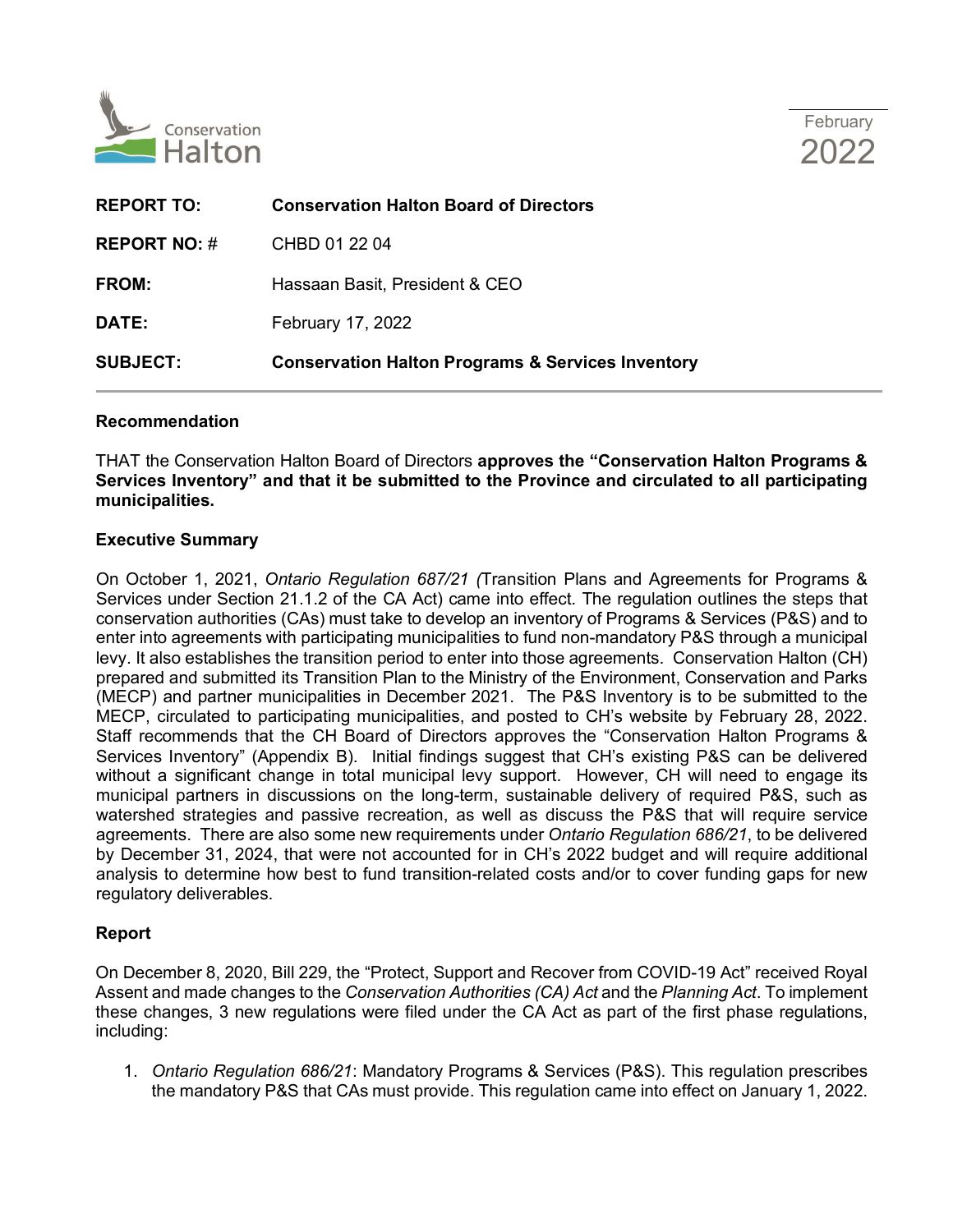

- 2. *Ontario Regulation 687/21*: Transition Plans and Agreements for P&S under Section 21.1.2 of the CA Act. The regulation outlines the steps that are to be taken to develop an inventory of P&S and to enter into agreements with participating municipalities to fund non-mandatory P&S through a municipal levy. It also establishes the transition period to enter into those agreements. This regulation came into effect on October 1, 2021.
- 3. *Ontario Regulation 688/21*: Rules of Conduct in Conservation Areas. This regulation comes into effect when the unproclaimed provisions of Part VI and VII of the CA Act come into effect.

The first requirement under *Ontario Regulation 687/21*, was for CA to submit a Transition Plan to the Province and their partner municipalities. Conservation Halton's (CH) Plan was provided in December 2021 (CHBD 08 21 01). The figure below illustrates CH's approach to ensuring successful completion of the Transition Period.



The second regulatory requirement is to develop an Inventory of P&S based on the three categories: 1) Category 1 (mandatory); 2) Category 2 (municipally requested); and 3) Category 3 (CA determines are advisable). The Inventory is to be submitted to the Ministry of the Environment, Conservation and Parks (MECP) and circulated to all participating municipalities by February 28, 2022. The Inventory is also to be posted online.

Attached to this report is CH's Inventory of P&S (Appendix B). All information required under Section 6 of *Ontario Regulation 687/21* is presented in two tables that contain the following:

- i. List of CH's P&S (pre-2022 and post-2022)
- ii. Categorization of CH's P&S (i.e., Category 1, 2, or 3)
- iii. Costs of P&S and source(s) of funding
- iv. List of P&S that will require MOUs/service agreements with benefiting municipality and/or whether there is an intent to pursue a cost apportioning agreement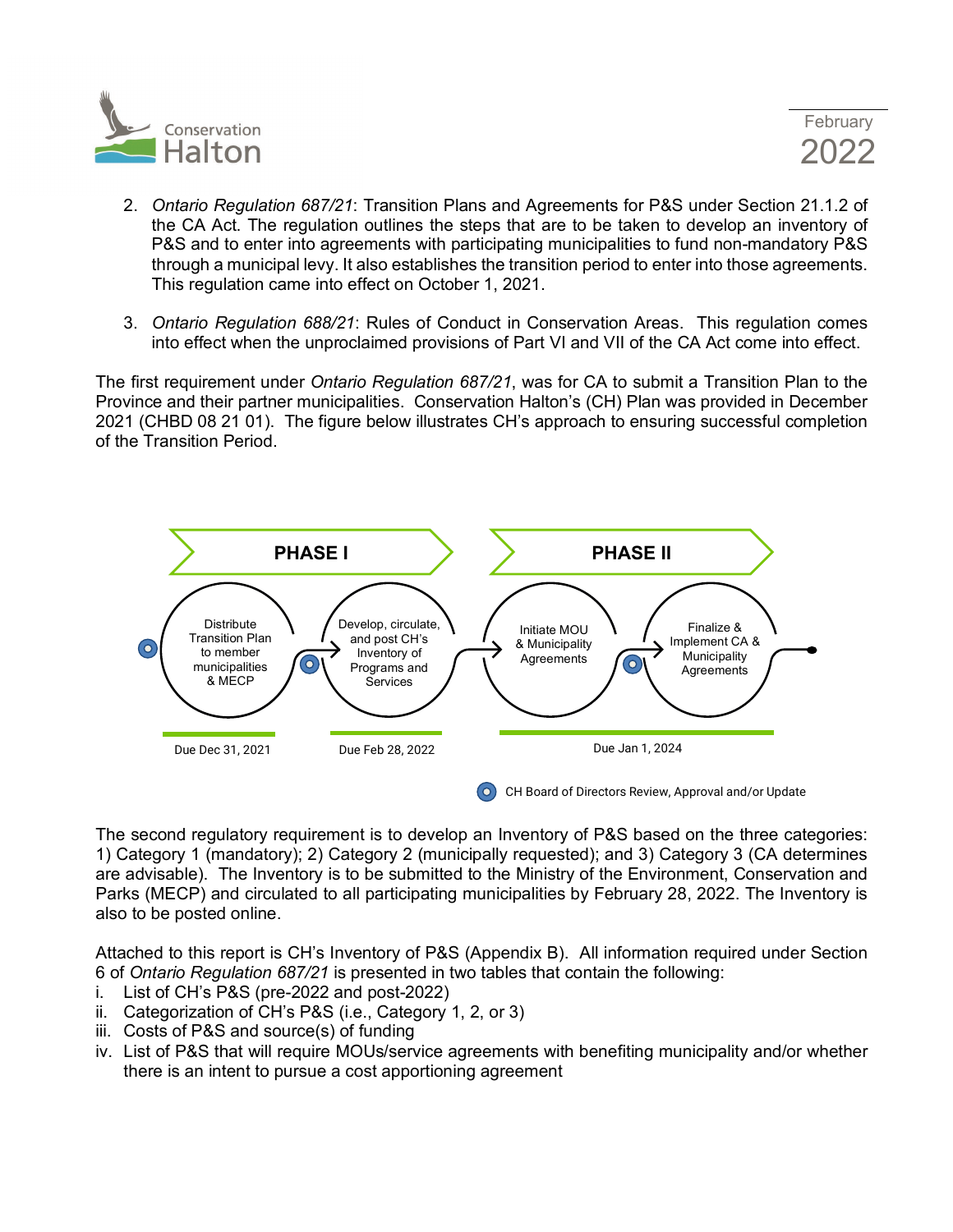

The P&S costs are based on CH's approved 2022 budget (\$40,191,782 operating and capital costs); however, the existing budget categories were reclassified to better describe CH's P&S and to align with the terminology presented in the CA Act and *Ontario Regulations 686/21* and *687/21*.

Based on staff's analysis, CH's existing P&S can be delivered without a significant change in total municipal levy support. Other key findings include:

- Almost 60% of both the 2022 budget and five-year historical budget average (approximately \$22 million) are Category 1 P&S
- 94% (\$10.1 million) of the 2022 base municipal levy of \$10.8 million is allocated to Category 1 P&S; 6% (\$673,000) of the 2022 base municipal levy is allocated to Category 2 or 3 P&S
- 55% (\$12.2 million) of Category 1 P&S in 2022 budget are funded by self-generated revenue, grants, chargebacks and reserves; municipal levy funds 45% of Category 1 P&S costs

Discussion between CH and its municipal partners will be needed to address the following items or new Provincial requirements:

- Long-term, sustainable delivery of new P&S such as watershed strategies and passive recreation
- New MOUs or service agreements that are required for some P&S (e.g., components of CHs monitoring and education programs) and/or any other P&S requested by a municipality for CH to undertake
- MOU updates to select planning-related agreements (e.g., City of Hamilton MOU, SWM-related aspects of Region of Halton MOU)
- New deliverables to be completed by December 31, 2024, not accounted for in CH's 2022 budget:
	- Watershed-based Resource Management Strategy
	- Operational and Asset Management Plans for Natural Hazard Infrastructure (note: CH completed an Asset Management Plan through a phased approach between 2017-2020; Dams & Channels Plan (2017) is being updated this year)
	- Ice Management Plan
	- Conservation Area Strategy
	- Land Inventory

As identified in CH's Transition Plan, and required under the regulations, regular progress reports on the P&S Inventory must be submitted to the MECP. These reports will identify any challenges or changes that have resulted during negotiations with participating municipalities. As CH moves through the transition period, staff anticipates that P&S costs will be further refined, and percentages of revenue allocation may be identified. Additional Category 2 P&S may also be identified by CH's municipal partners.

Staff recommends that the CH Board of Directors approve the "Conservation Halton Programs & Services Inventory" so that it can be submitted to MECP, circulated to participating municipalities, and posted to CH's website by the regulatory timeline of February 28, 2022.

# **Impact on Strategic Goals**

This report supports the Momentum strategic priority Organizational Sustainability: Striving for service excellence and efficiency.

# **Financial Impact**